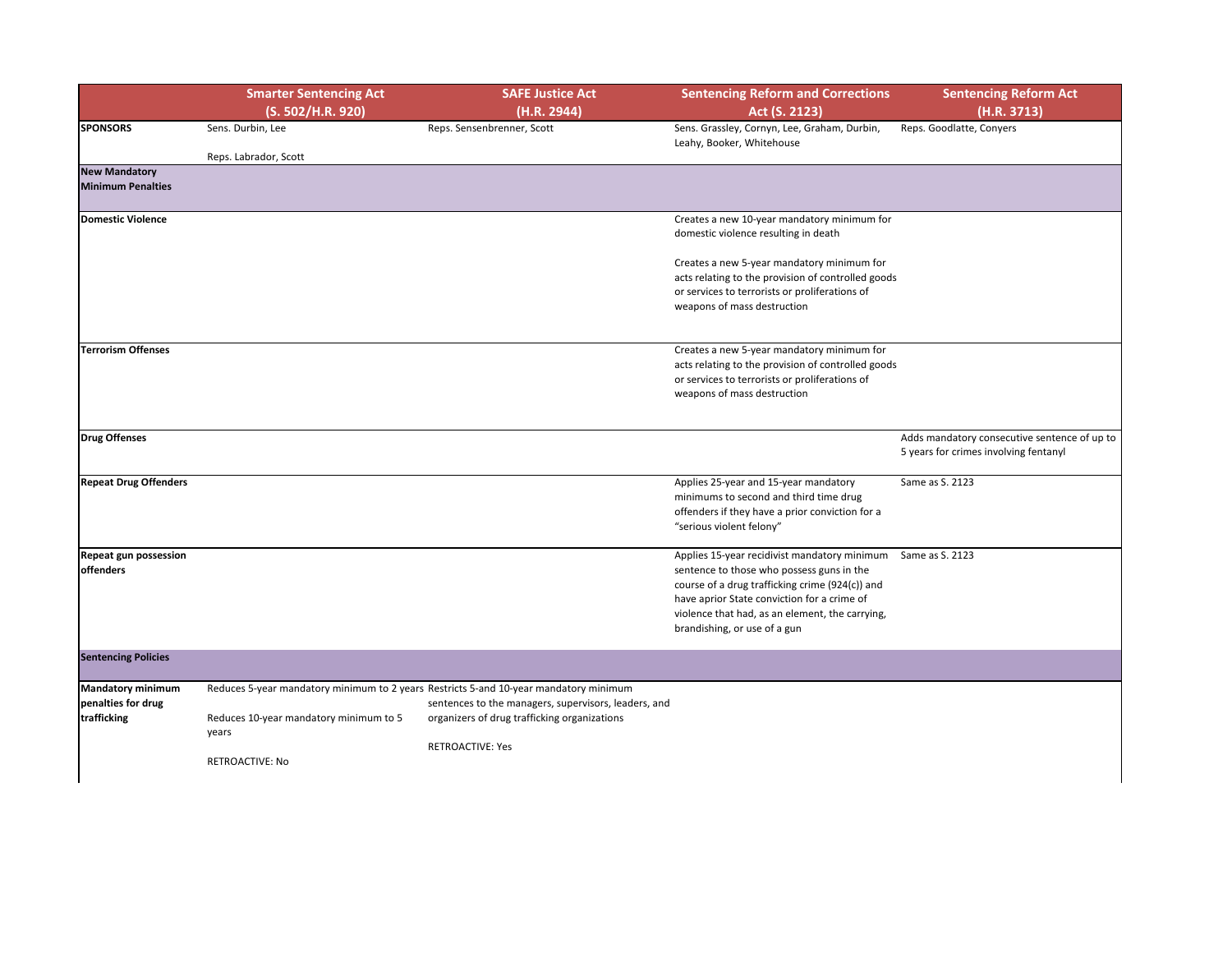| <b>Sentencing Reform Act</b><br>(H.R. 3713)                                                                               |
|---------------------------------------------------------------------------------------------------------------------------|
| Same as S. 2123 except for retroactive<br>provision                                                                       |
| RETROACTIVE: Only for those who don't have<br>prior 3-point serious violent felony conviction                             |
| Same as S. 2123                                                                                                           |
| RETROACTIVE: Yes, eligible for resentencing<br>unless the person has a prior conviction for a<br>"serious violent felony" |
|                                                                                                                           |
|                                                                                                                           |
|                                                                                                                           |
|                                                                                                                           |

ame as S. 2123

|                                                                                              | <b>Smarter Sentencing Act</b><br>(S. 502/H.R. 920)                                                                                                                               | <b>SAFE Justice Act</b><br>(H.R. 2944)                                                                                                                                                                                                                                                 | <b>Sentencing Reform and Corrections</b><br>Act (S. 2123)                                                                                                                                                                                                                       |                           |
|----------------------------------------------------------------------------------------------|----------------------------------------------------------------------------------------------------------------------------------------------------------------------------------|----------------------------------------------------------------------------------------------------------------------------------------------------------------------------------------------------------------------------------------------------------------------------------------|---------------------------------------------------------------------------------------------------------------------------------------------------------------------------------------------------------------------------------------------------------------------------------|---------------------------|
| <b>Mandatory minimum</b><br>drug recidivist<br>enhancements                                  | Reduces the mandatory recidivist<br>enhancement for a prior drug offense from 20<br>years to 10 years                                                                            | More narrowly defines which prior drug offenses<br>can trigger enhanced mandatory minimum penalties<br>by                                                                                                                                                                              | More narrowly defines which prior drug<br>offenses can trigger enhanced mandatory<br>minimum penalties by                                                                                                                                                                       | Sa<br>pr                  |
|                                                                                              | Reduces the mandatory recidivist<br>enhancement for two or more prior drug<br>offenses from life to 25 years (Senate bill) or 20<br>years (House bill)<br><b>RETROACTIVE: No</b> | o Requiring they be drug trafficking offenseso<br>Requiring that they have occurred in the last 10<br>years<br>Reduces the mandatory recidivist enhancement for<br>two or more prior triggering offenses from life to 35<br>years                                                      | o Requiring they be drug trafficking offenses<br>Reduces the mandatory recidivist enhancement<br>for a prior triggering offense from 20 years to 15<br>years<br>Reduces the mandatory recidivist enhancement<br>for two or more prior triggering offenses from                  | R<br>pr                   |
|                                                                                              |                                                                                                                                                                                  | RETROACTIVE: Yes, eligible for resentencing                                                                                                                                                                                                                                            | life to 25 years<br>RETROACTIVE: Yes, eligible for resentencing                                                                                                                                                                                                                 |                           |
| <b>Mandatory minimums for</b><br>weapons offenses                                            |                                                                                                                                                                                  | Restricts application of 25-year mandatory minimum Reduces the mandatory minimum for gun<br>for second or subsequent offenses to cases in which possession (924(e)) by a person with a felony<br>the conviction for the prior offense has become fina record from 15 years to 10 years |                                                                                                                                                                                                                                                                                 | Sa<br>Rf                  |
|                                                                                              |                                                                                                                                                                                  | IMore narrowly defines possession as carrying,<br>brandishing or use of weapon<br>RETROACTIVE: Yes, eligible for resentencing                                                                                                                                                          | Increases the statutory maximum punishment<br>for gun possession by a person with a felony<br>record from 10 years to 15 years                                                                                                                                                  | ur<br>$^{\prime\prime}$ s |
|                                                                                              |                                                                                                                                                                                  |                                                                                                                                                                                                                                                                                        | Reduces 25-year mandatory minimum for<br>second or subsequent offense of gun possession<br>in the course of a drug trafficking offense<br>(924(c)) to 15 years                                                                                                                  |                           |
|                                                                                              |                                                                                                                                                                                  |                                                                                                                                                                                                                                                                                        | Restricts application of mandatory minimum for<br>second or subsequent offenses of gun<br>possession in the course of a drug trafficking<br>offense (924(c)) to cases in which the prior<br>offense has become final                                                            |                           |
|                                                                                              |                                                                                                                                                                                  |                                                                                                                                                                                                                                                                                        | RETROACTIVE: Yes, eligible for resentencing                                                                                                                                                                                                                                     |                           |
| <b>Broadening the existing</b><br>safety valve for drug<br>trafficking mandatory<br>minimums | Expands eligibility for the existing safety valve<br>to defendants with up to 3 criminal history<br>points<br><b>RETROACTIVE: No</b>                                             | Expands eligibility for the existing safety valve to<br>include gun possession crimes that occurred as part<br>of a drug trafficking offense and to include<br>defendants with up to 3 criminal history points<br><b>RETROACTIVE: No</b>                                               | Expands eligibility for the existing safety valve to Sa<br>defendants with up to 4 criminal history points<br>and no 3-point or 2-point felony convictions,<br>and also allows court to waive these criminal<br>history requirements in certain cases<br><b>RETROACTIVE: No</b> | Rf                        |

RETROACTIVE: No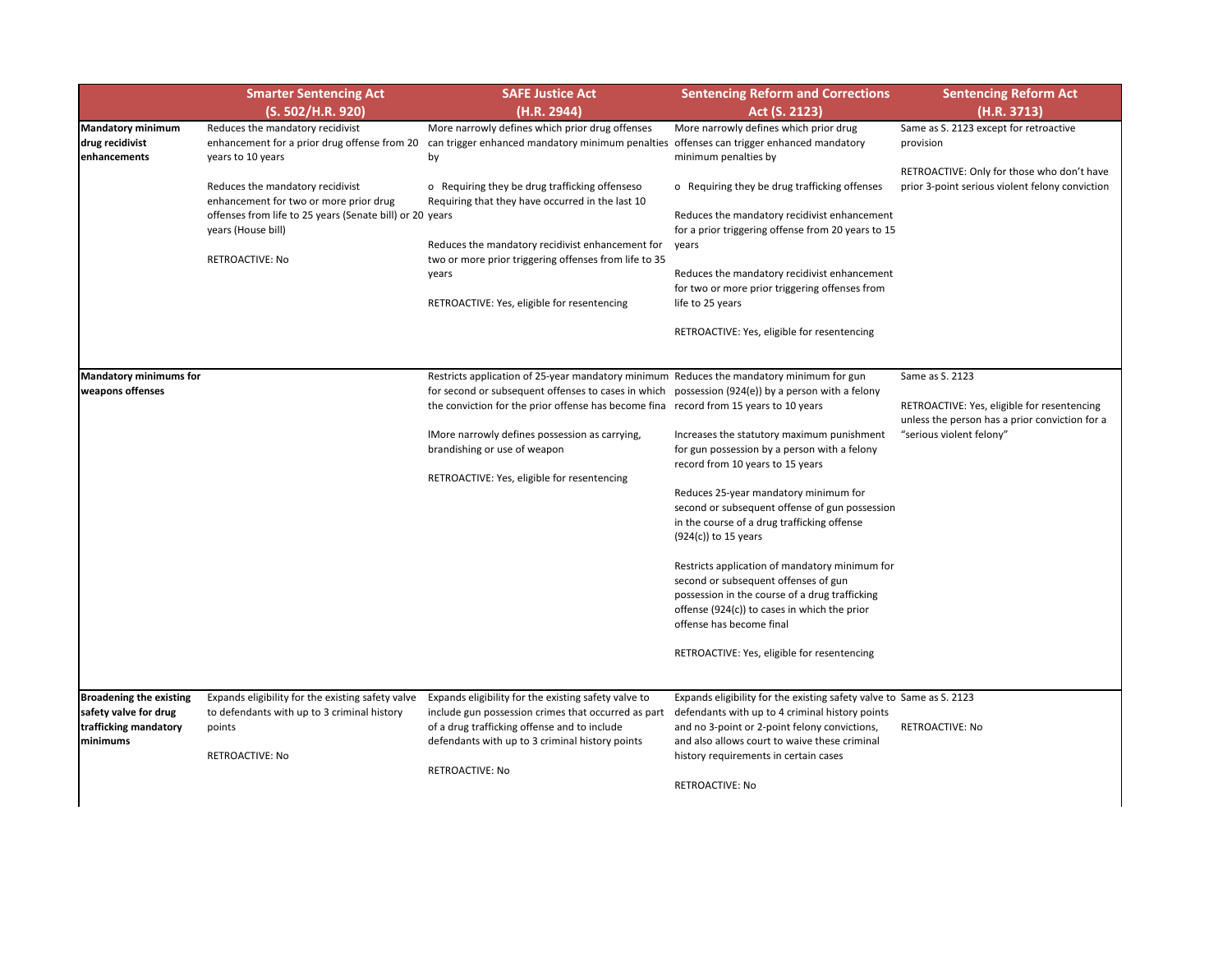| <b>Sentencing Reform Act</b>                   |
|------------------------------------------------|
| (H.R. 3713)                                    |
| Same as S. 2123                                |
|                                                |
|                                                |
|                                                |
|                                                |
|                                                |
|                                                |
|                                                |
|                                                |
|                                                |
|                                                |
|                                                |
|                                                |
|                                                |
| Applies FSA retroactively; allows some         |
| previously sentenced offenders to petition for |
| resentencing under new drug trafficking laws   |
|                                                |
|                                                |
| RETROACTIVE: Yes, unless they received a prior |
| reduction of their crack drug guideline        |
| sentence (not mandatory minimum)               |
|                                                |
|                                                |
|                                                |
|                                                |
|                                                |
|                                                |
|                                                |
|                                                |
|                                                |
|                                                |
|                                                |
|                                                |
|                                                |
|                                                |
|                                                |
|                                                |
|                                                |
|                                                |
|                                                |
|                                                |
|                                                |

|                                                                          | <b>Smarter Sentencing Act</b><br>(S. 502/H.R. 920)                                                                                                                                                            | <b>SAFE Justice Act</b><br>(H.R. 2944)                                                                                                                                                                                                                                                                                                                                                                                                                                                                                                                                                                                                                                                                                          | <b>Sentencing Reform and Corrections</b><br>Act (S. 2123)                                                                                                                                                                                                                                                                                                                                                                                                                                                                                                              |
|--------------------------------------------------------------------------|---------------------------------------------------------------------------------------------------------------------------------------------------------------------------------------------------------------|---------------------------------------------------------------------------------------------------------------------------------------------------------------------------------------------------------------------------------------------------------------------------------------------------------------------------------------------------------------------------------------------------------------------------------------------------------------------------------------------------------------------------------------------------------------------------------------------------------------------------------------------------------------------------------------------------------------------------------|------------------------------------------------------------------------------------------------------------------------------------------------------------------------------------------------------------------------------------------------------------------------------------------------------------------------------------------------------------------------------------------------------------------------------------------------------------------------------------------------------------------------------------------------------------------------|
| Creates a new safety<br>valve for drug trafficking<br>mandatory minimums |                                                                                                                                                                                                               | Creates a new safety valve for drug trafficking<br>offenders facing 5- and 10- year mandatory<br>minimums allowing the court to make any departure sentences allowing the court to depart down to<br>from the mandatory minimum regardless of criminal a 5- year mandatory minimum prison term if the<br>history when<br>o the court finds mental illness, substance abuse,<br>financial, emotional distress, trauma suffered during<br>military service or victim of abuse or domestic<br>violence<br>o the crime did not include violence, threats of<br>violence, result in death or serious bodily injury and<br>was not convicted of a continuing criminal<br>enterprise<br>o the defendant cooperated with the government | Creates a new safety valve for drug trafficking<br>Sa<br>offenders facing 10- year mandatory minimum<br>defendant<br>o has no prior conviction for a "serious drug<br>felony" or a "serious violent felony"; and<br>o did not play a leadership role in the offense;<br>and<br>o did not exercise substantial authority or<br>control over the criminal activity of a criminal<br>organization, act as an importer or exporter,<br>high-level distributor or supplier, wholesaler, or<br>manufacturer; and<br>o did not sell drugs to or with a person under<br>age 18 |
| <b>Fair Sentencing Act</b>                                               | Applies FSA retroactively; allows previously<br>sentenced offenders to petition for<br>resentencing under new drug trafficking laws,<br>unless they filed a petition that was previously<br>granted or denied | Applies FSA retroactively; allows previously<br>sentenced offenders to petition for resentencing<br>under new drug trafficking laws                                                                                                                                                                                                                                                                                                                                                                                                                                                                                                                                                                                             | Applies FSA retroactively; allows previously<br>Αŗ<br>sentenced offenders to petition for<br>pr<br>resentencing under new drug trafficking laws,<br>re<br>unless they filed a petition that was previously<br>granted or denied                                                                                                                                                                                                                                                                                                                                        |
|                                                                          | <b>RETROACTIVE: Yes</b>                                                                                                                                                                                       | <b>RETROACTIVE: Yes</b>                                                                                                                                                                                                                                                                                                                                                                                                                                                                                                                                                                                                                                                                                                         | RETROACTIVE: Yes, unless any previous request RE<br>for a crack sentence reduction was granted or<br>re<br>denied<br>se                                                                                                                                                                                                                                                                                                                                                                                                                                                |
| Juvenile life sentences                                                  |                                                                                                                                                                                                               |                                                                                                                                                                                                                                                                                                                                                                                                                                                                                                                                                                                                                                                                                                                                 | Allows eligible offenders sentenced as juveniles<br>to life without parole to petition courts for<br>resentencing after serving 20 years of their<br>sentences                                                                                                                                                                                                                                                                                                                                                                                                         |
| Simple drug possession                                                   |                                                                                                                                                                                                               | Eliminates federal criminal penalties for simple drug<br>possession in state jurisdictions                                                                                                                                                                                                                                                                                                                                                                                                                                                                                                                                                                                                                                      |                                                                                                                                                                                                                                                                                                                                                                                                                                                                                                                                                                        |
| <b>Presumptive probation</b>                                             |                                                                                                                                                                                                               | Directs the Sentencing Commission to expand its use<br>of probation for first-time, nonviolent offenders                                                                                                                                                                                                                                                                                                                                                                                                                                                                                                                                                                                                                        |                                                                                                                                                                                                                                                                                                                                                                                                                                                                                                                                                                        |
| <b>Sentencing Guidelines</b>                                             |                                                                                                                                                                                                               | Directs the Sentencing Commission to readjust drug<br>sentencing guidelines                                                                                                                                                                                                                                                                                                                                                                                                                                                                                                                                                                                                                                                     |                                                                                                                                                                                                                                                                                                                                                                                                                                                                                                                                                                        |
|                                                                          |                                                                                                                                                                                                               | Allows courts to disregard conduct for which the<br>defendant was acquitted when imposing sentence<br>under the guidelines                                                                                                                                                                                                                                                                                                                                                                                                                                                                                                                                                                                                      |                                                                                                                                                                                                                                                                                                                                                                                                                                                                                                                                                                        |
| <b>Determining drug</b><br>quantity for sentencing<br>purposes           |                                                                                                                                                                                                               | Restores discretion to judges to determine to what<br>extent drug weights from law enforcement "stings"<br>may be considered in court                                                                                                                                                                                                                                                                                                                                                                                                                                                                                                                                                                                           |                                                                                                                                                                                                                                                                                                                                                                                                                                                                                                                                                                        |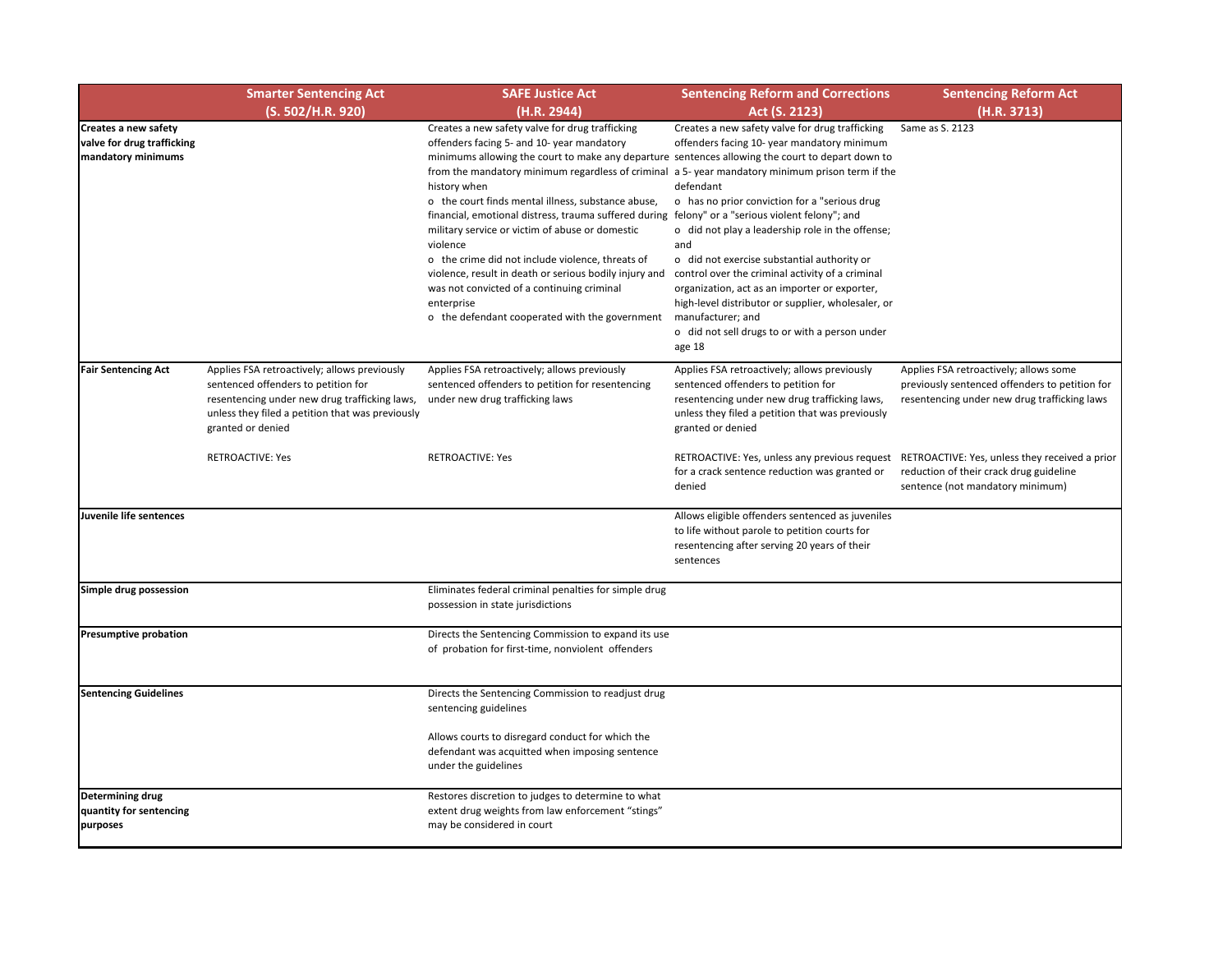## **Sentencing Reform Act (H.R. 3713)**

|                                                       | <b>Smarter Sentencing Act</b> | <b>SAFE Justice Act</b>                                                                                                                                                                                                                                                | <b>Sentencing Reform and Corrections</b>                                                                                                                                                                                                                                                                                                                                                                                                                                                                                  |
|-------------------------------------------------------|-------------------------------|------------------------------------------------------------------------------------------------------------------------------------------------------------------------------------------------------------------------------------------------------------------------|---------------------------------------------------------------------------------------------------------------------------------------------------------------------------------------------------------------------------------------------------------------------------------------------------------------------------------------------------------------------------------------------------------------------------------------------------------------------------------------------------------------------------|
|                                                       | (S. 502/H.R. 920)             | (H.R. 2944)                                                                                                                                                                                                                                                            | Act (S. 2123)                                                                                                                                                                                                                                                                                                                                                                                                                                                                                                             |
| <b>Release Policies</b>                               |                               |                                                                                                                                                                                                                                                                        |                                                                                                                                                                                                                                                                                                                                                                                                                                                                                                                           |
| <b>Good time credit</b><br>calculation                |                               | Clarifies statute to ensure that inmates can earn a<br>full 15% off of their sentences for good behavior<br>(currently BOP only calculates 12.5%)                                                                                                                      |                                                                                                                                                                                                                                                                                                                                                                                                                                                                                                                           |
| <b>Compassionate release</b>                          |                               | Allows a petition for early release of prisoners who<br>are at least 60 years old and have either a serious<br>health condition or upon the death or incapacitation the greater of 10 years or 2/3 of their sentence<br>of the primary caregiver of the inmate's child | Allows a petition for early release of prisoners<br>who are at least 60 years old and have served<br>or who require a nursing home or are terminally<br>-ill                                                                                                                                                                                                                                                                                                                                                              |
|                                                       |                               | Eligibility: All offense types eligible except inmates<br>convicted of homicide, terrorism, or sex offenses<br><b>RETROACTIVE: Yes</b>                                                                                                                                 | Eligibility: Inmates convicted of nonviolent<br>offenses<br><b>RETROACTIVE: Yes</b>                                                                                                                                                                                                                                                                                                                                                                                                                                       |
|                                                       |                               |                                                                                                                                                                                                                                                                        |                                                                                                                                                                                                                                                                                                                                                                                                                                                                                                                           |
| <b>Earned time credits for</b><br>completing programs |                               | Expands earned time to allow nonviolent inmates to<br>earn 10 days of credit off of their sentences for<br>every 30 days for participating in individualized case<br>plans designed to reduce their likelihood of<br>reoffending                                       | Expands earned time to allow some nonviolent,<br>lower risk prisoners to earn 5-10 days of credit<br>off of their prison term for every 30 days for<br>participating in individualized case plans<br>designed to reduce their likelihood of<br>reoffending                                                                                                                                                                                                                                                                |
|                                                       |                               | Allows inmates to be released early to post-prison<br>supervision (not another form of confinement, like a<br>halfway house)                                                                                                                                           | Allows time earned to be served in "pre-release<br>custody" in a half-way house, in home<br>confinement, or on intensive supervision                                                                                                                                                                                                                                                                                                                                                                                      |
|                                                       |                               | Eligibility: nonviolent offenders (exclusions:<br>prisoners with a conviction for a federal sex,<br>terrorism, or homicide offense)                                                                                                                                    | Eligibility: nonviolent, first-time federal<br>offenders who are assessed as low risk to<br>reoffend are eligible to earn 10 days for every                                                                                                                                                                                                                                                                                                                                                                               |
|                                                       |                               | <b>RETROACTIVE: No</b>                                                                                                                                                                                                                                                 | 30 and those assessed as moderate risk to<br>reoffend are eligible to earn 5 days for every 30<br>(exclusions: prisoners with prior federal<br>convictions, 13+ criminal history points,<br>convictions for federal crimes of violence, child<br>exploitation, sex offenses, continuing criminal<br>enterprise, fraud offenses with a resulting<br>prison sentence of 15+ years, bribery, graft,<br>political corruption, identity theft, honest<br>services fraud, obstruction of justice,<br>racketeering, child abuse) |
|                                                       |                               |                                                                                                                                                                                                                                                                        | <b>RETROACTIVE: No</b>                                                                                                                                                                                                                                                                                                                                                                                                                                                                                                    |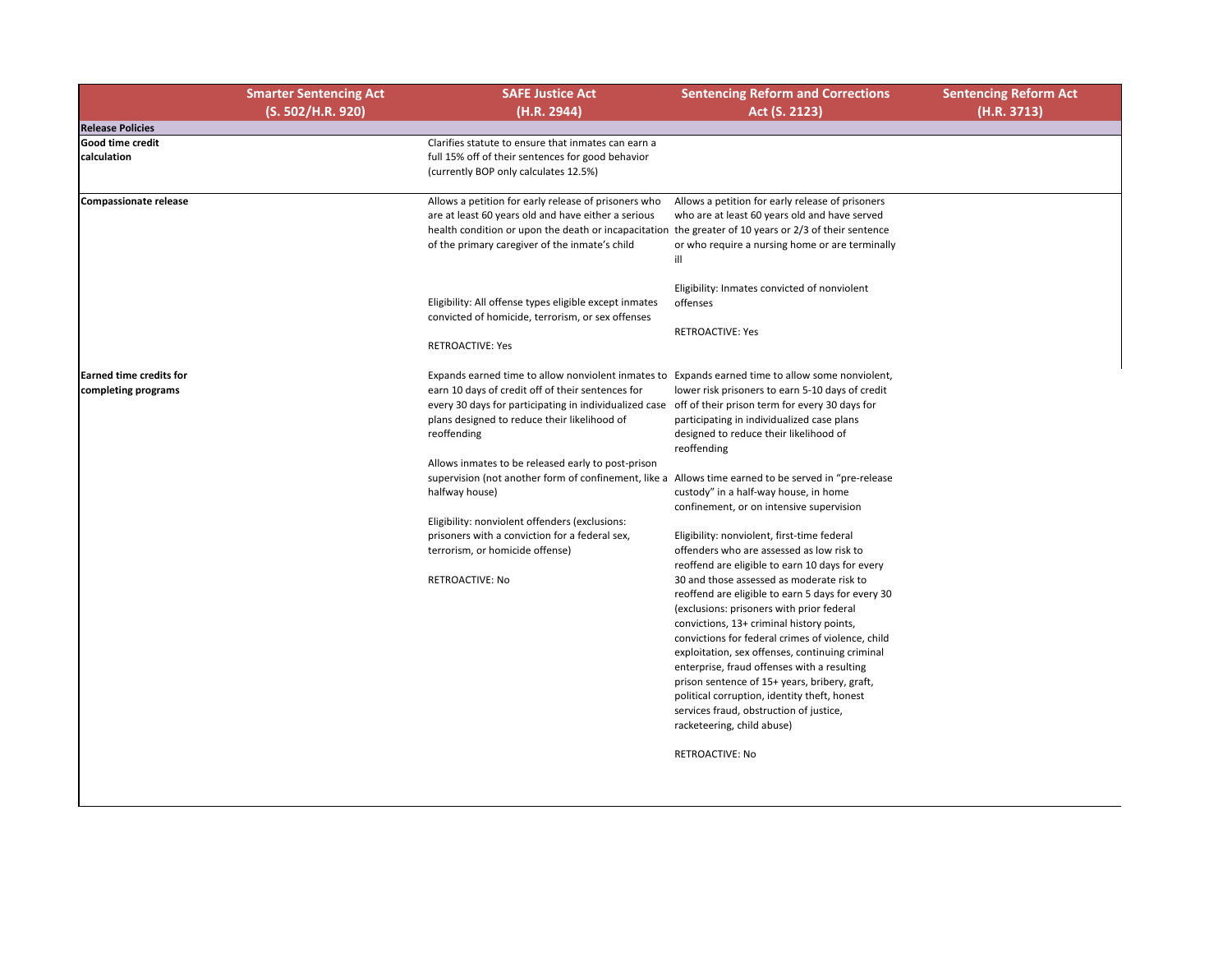| and Corrections<br>2123)                    | <b>Sentencing Reform Act</b><br>(H.R. 3713) |
|---------------------------------------------|---------------------------------------------|
|                                             |                                             |
|                                             |                                             |
|                                             |                                             |
|                                             |                                             |
|                                             |                                             |
|                                             |                                             |
|                                             |                                             |
|                                             |                                             |
|                                             |                                             |
|                                             |                                             |
|                                             |                                             |
| onstration project to<br>ograms in judicial |                                             |
|                                             |                                             |
|                                             |                                             |
|                                             |                                             |
| rs to carry and use<br>straining and        |                                             |
| e                                           |                                             |
|                                             |                                             |
|                                             |                                             |

|                                                    | <b>Smarter Sentencing Act</b><br>(S. 502/H.R. 920) | <b>SAFE Justice Act</b><br>(H.R. 2944)                                                                                                                                                                                                   | <b>Sentencing Reform and Corrections</b><br>Act (S. 2123)                                                              |
|----------------------------------------------------|----------------------------------------------------|------------------------------------------------------------------------------------------------------------------------------------------------------------------------------------------------------------------------------------------|------------------------------------------------------------------------------------------------------------------------|
| <b>Community Supervision</b><br><b>Policies</b>    |                                                    |                                                                                                                                                                                                                                          |                                                                                                                        |
| <b>Graduated sanctions</b>                         |                                                    | Requires the development of a graduated sanctions<br>grid to be used by courts in determining the<br>appropriate response for technical violations of<br>probation and post-prison supervision                                           |                                                                                                                        |
| <b>Revocation caps</b>                             |                                                    | Places a 60-day limit on the amount of time an<br>offender can be returned to prison for a technical<br>violation of probation or post-prison supervision and<br>eliminates mandatory revocation to prison for<br>simple drug possession |                                                                                                                        |
| <b>Earned credits for</b><br>supervision           |                                                    | Allows offenders on federal probation or post-prison<br>supervision to earn time day for day credits for<br>complying with the terms of their supervision                                                                                |                                                                                                                        |
| <b>Specialty courts</b>                            |                                                    | Encourages judicial districts to open drug, veteran,<br>and mental health and other problem<br>solving courts                                                                                                                            |                                                                                                                        |
| <b>Pilot programs</b>                              |                                                    | Establishes a performance incentive funding pilot<br>program to reward judicial districts for reducing<br>their revocations to prison                                                                                                    | Establishes a reentry demonstration project to<br>pilot promising reentry programs in judicial<br>districts            |
| Performance-based<br>contracts                     |                                                    | Requires contracts for half-way houses to include<br>performance deliverables related to recidivism<br>reduction                                                                                                                         |                                                                                                                        |
| <b>Additional Policies</b>                         |                                                    |                                                                                                                                                                                                                                          |                                                                                                                        |
| <b>Correctional officers tools</b><br>and training |                                                    | Creates mental health and de-escalation training<br>programs for prison personnel                                                                                                                                                        | Allows correctional officers to carry and use<br>pepper spray but requires training and<br>evaluations of the practice |
|                                                    |                                                    | Allows correctional officers to carry and use pepper<br>spray but requires training and evaluations of the<br>practice                                                                                                                   |                                                                                                                        |